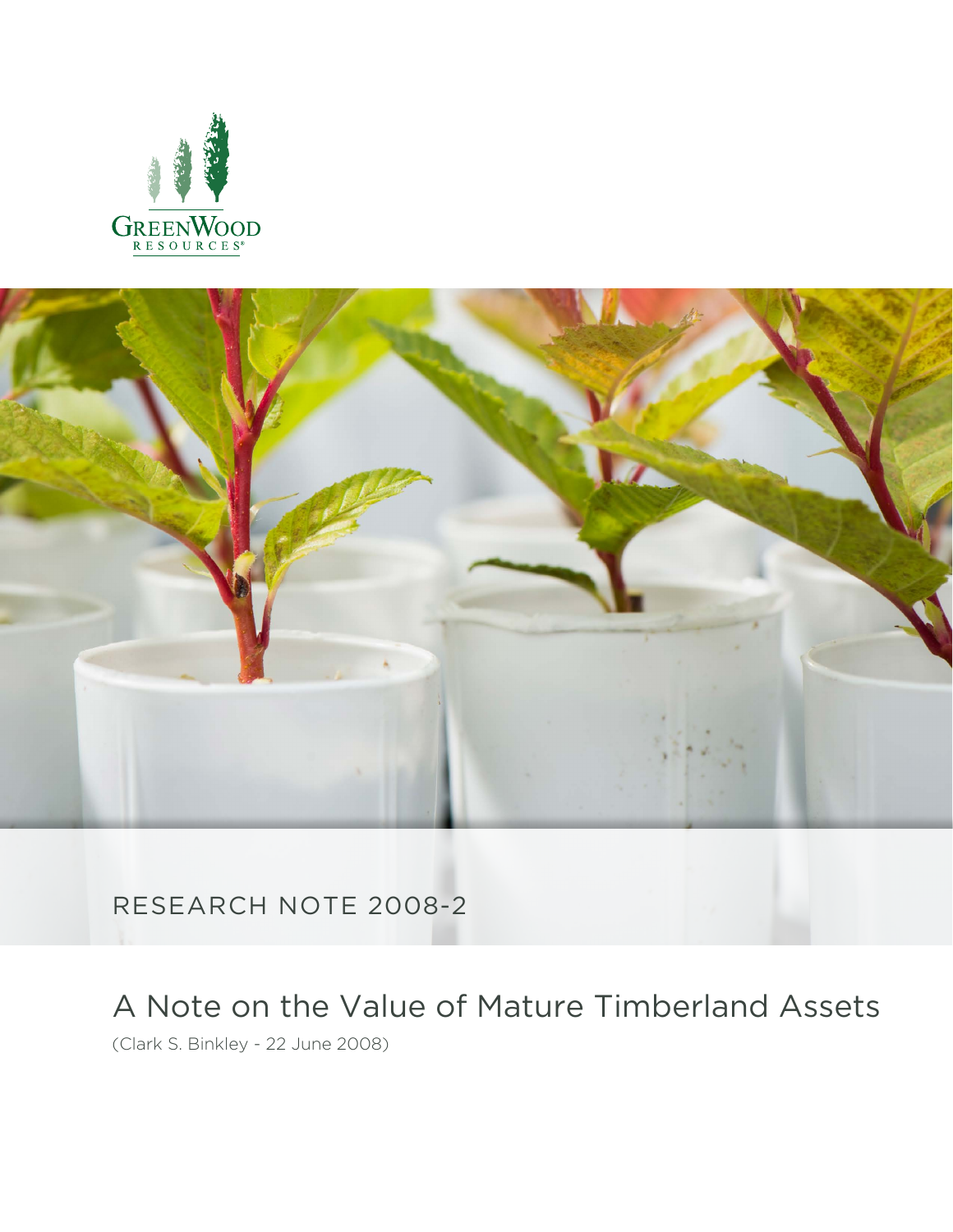

## **GreenWood Resources**

## **Research Note 2008-2**

# **A Note on the Valuation of Mature Timberland Assets Clark S. Binkley**

## **22 June 2008**

**Abstract.** The ratio of selling price to Gross Timber Value (GTV) is commonly used as a rule of thumb to value mature timberland. This metric, frequently applied to slowly growing forests of the US North, can be extended to plantation projects. Even at comparatively high discount rates, forest growth subsequent to the liquidation of mature timberland contributes a material component of overall asset value, a sales prices approaching or even exceeding 100% of GTV may be justified.

### **I. Introduction**

In valuing timberland assets, there is no substitute for careful, professional discounted cash flow analysis. For any specific asset, such an analysis includes assessment of current and future timber market prospects, harvesting and growing costs and the possible harvest schedule within biophysical, regulatory and social constraints. Such analyses are expensive and time consuming to conduct, so many investors use various rules of thumb to test the reasonableness of prospective purchase prices and to quickly screen investment opportunities.

One such rule of thumb is the ratio of sales price to Gross Timber Value (GTV) where GTV is defined as the market value of the entire standing inventory assuming it could be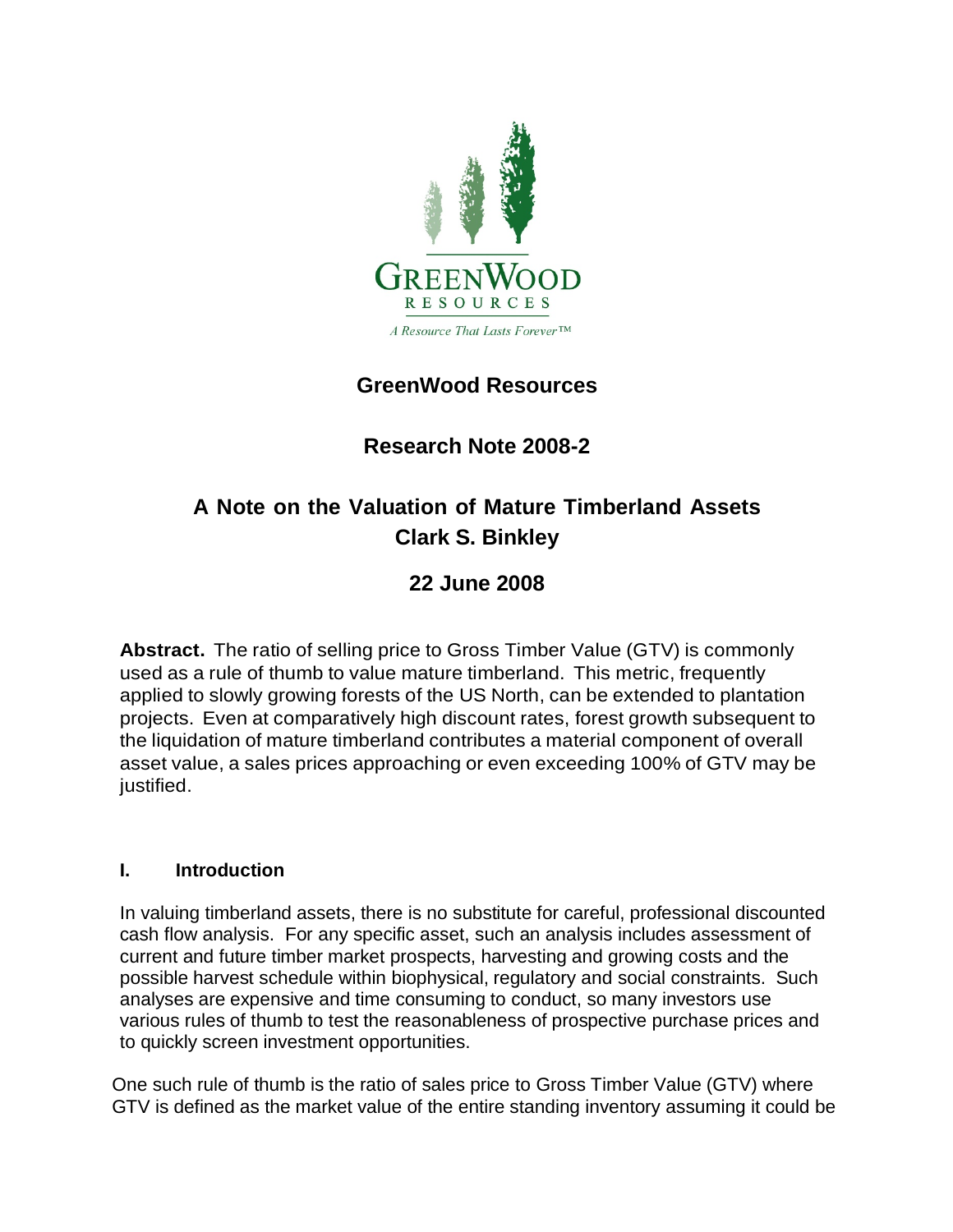liquidated immediately. Indeed, in the northern forests of the US, appraisers commonly use this metric to assess comparable sales. In these forests, most of the value lies in the mature inventory and not in the future growth so the measure has some intuitive appeal. The objective of this paper is to provide a quantitative economic rationale for this measure and to extend the analysis to other kinds of forests where future forest growth is a larger fraction of value.

### **II. Valuation Methodology**

Imagine a mature forest of A hectares with standing inventory of I  $m^3/n$ a valued at a net stumpage price of \$p/m<sup>3</sup> with a growth rate subsequent to harvest of G m<sup>3</sup>/ha/yr. What would you pay for this asset?

Let's presume that

- the land has no other use that growing trees;
- it is environmentally/physically/economically/politically feasible to liquidate the standing inventory over a period of T years;
- the real stumpage price of timber is  $p/m^3$ ; and
- the real discount rate is i.

Assume further that all of these factors will remain constant throughout history. Such a world is sublimely innocent and attractive, bearing little resemblance to the real one. But, it does offer insights into valuation.

In such a world, annual income and therefore asset value arises from two components, the harvest of mature timber and the income from timber growth.

Annual Income from mature timber over the liquidation period =  $p^*$ I $^*$ A/T Annual

Income from timber growth is a bit more complicated. Ideally we would model the accretion to value associated with replanting and harvesting timber. However, a simple way to model this is to assume that timber income each year equals the growth rate  $G^1$  applied over the average area available over the conversion period 0.5\*A\*T multiplied by the net timber price p. Or,

Annual Income from second growth during the conversion period= p\*G\*AT/2 As

long as T is sufficiently long this is probably not a bad approximation. Finally, we

have value from forest growth after the conversion period, or p\*A\*G.

 $1$  Note that the growth rate G refers to the growth of the forest that is replacing the forest that is being liquidated. In a plantation project, this is likely to be higher, perhaps much higher, than the growth of the mature forest.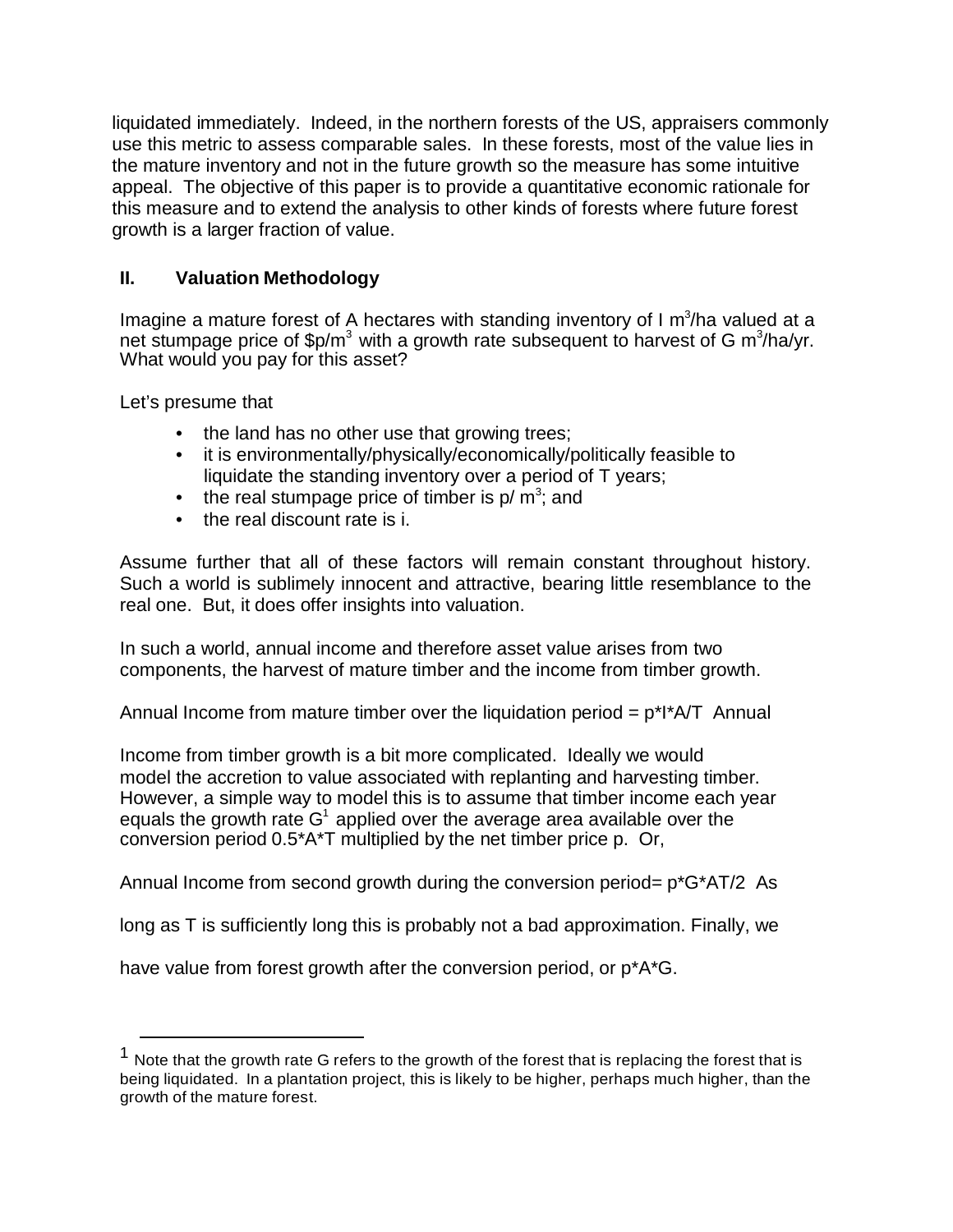The first two income streams persist for T years. The third income stream is perpetual, but does not commence until T years out. As a result, the net present value of these three income streams is:

$$
(P^*I^*A/T + p^*G^*AT/2)^* (1-(1+i)^{-T})/i) + (p^*G^*A)^* ((1+i)^{-T}/i)
$$
 (1)

Timberland values are sometimes expressed as a ratio of "value" to gross timber value (GTV) of the standing inventory.

In our simple world,  $GTV = p^*A^*I$ .

The ratio R of NPV to GTV is then, with algebraic simplification,

$$
R = (1/T + G/2*1)*(1-(1 + i)-T)/i + (G/i*1)*((1 + i)-T/i)
$$
 (2)

#### **III. Results**

Accepting this valuation approach provides some interesting results.

First, let us imagine an extreme case where  $G = 0$  so we are simply harvesting mature inventory. This case represents exactly the situation where the investor owns a timber deed and the timberland is being converted to some other use. It approximates the situation where growth rates are small in relation to the value of current inventory, a situation that obtains in much of the world's natural forest. Under these circumstances the ratio R of timberland NPV to inventory GTV is

$$
R = (1/Ti)^{*}(1-(1+i)^{-T})
$$
\n(3)

And, if the discount rate is high enough and the liquidation period long enough this further simplifies to 1/Ti. Taking  $T = 20$  and  $i = 10\%$ , then the ratio of selling price to GTV is 0.5. This is interestingly consistent with the observation that in northern forests where growth is slow, timberland sells for a substantial discount to the value of the timber. This situation does not necessarily represent the opportunity for a highly profitable investment, but instead reflects the fact that on many large properties, the mature timber can be liquidated only over a rather long period as a result of market, regulatory or social constraints.